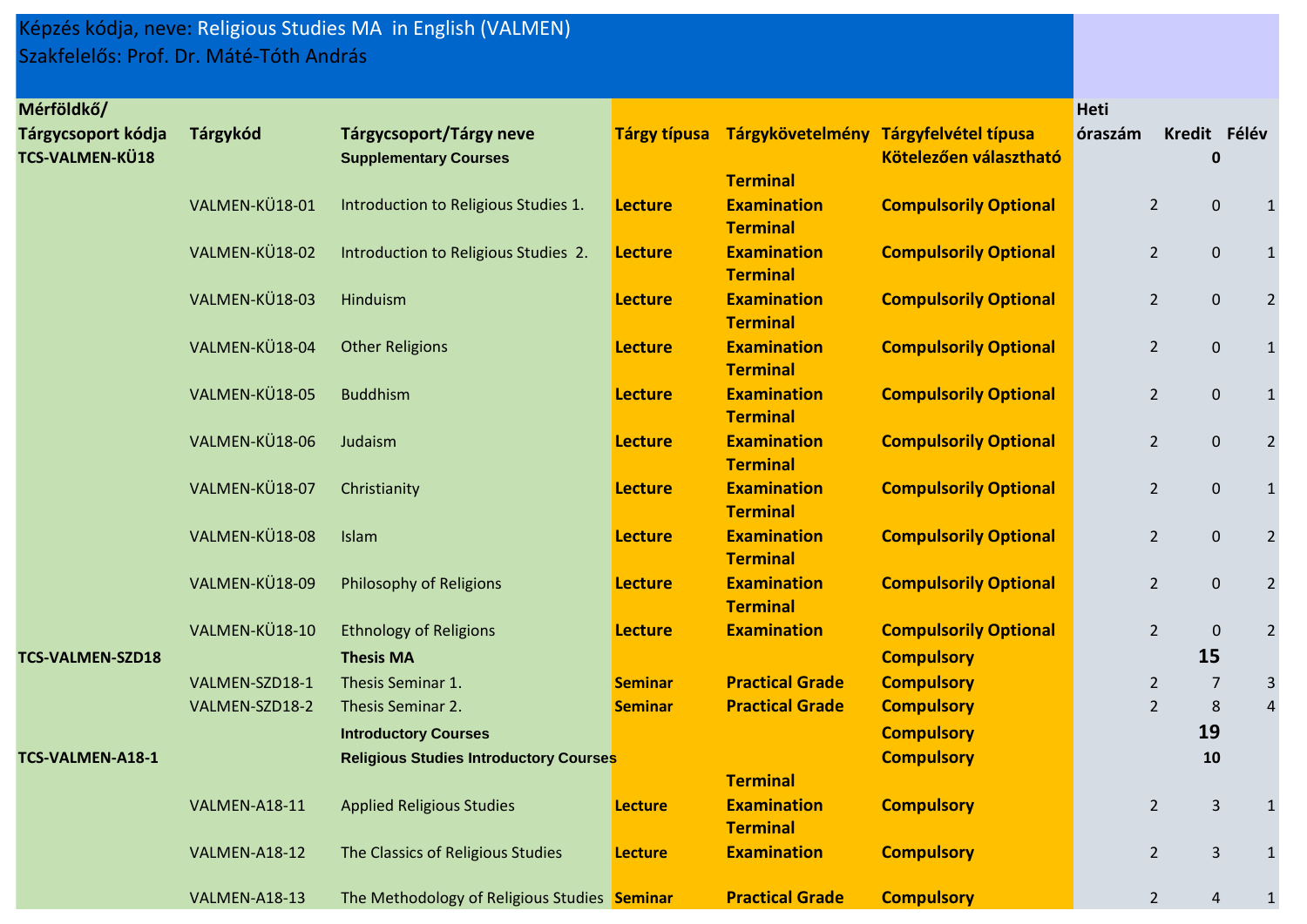| TCS-VALMEN-A18-2   |                 | <b>General Introductory Courses</b>                                           |                |                                       | <b>Compulsory</b>            |                | 9              |                |
|--------------------|-----------------|-------------------------------------------------------------------------------|----------------|---------------------------------------|------------------------------|----------------|----------------|----------------|
|                    |                 |                                                                               |                | <b>Terminal</b>                       |                              |                |                |                |
|                    | VALMEN-A18-21   | <b>Cultural Anthropology</b>                                                  | <b>Lecture</b> | <b>Examination</b><br><b>Terminal</b> | <b>Compulsorily Optional</b> | $2^{\circ}$    | $\mathbf{3}$   |                |
|                    | VALMEN-A18-22   | <b>Sociological Theories</b>                                                  | <b>Lecture</b> | <b>Examination</b><br><b>Terminal</b> | <b>Compulsorily Optional</b> | $2^{\circ}$    | $\overline{3}$ | $\mathbf{1}$   |
|                    | VALMEN-A18-23   | <b>Psychological Theories</b>                                                 | <b>Lecture</b> | <b>Examination</b><br><b>Terminal</b> | <b>Compulsorily Optional</b> | $2^{\circ}$    | $\overline{3}$ |                |
|                    | VALMEN-A18-24   | <b>Theories of Political Science</b>                                          | <b>Lecture</b> | <b>Examination</b><br><b>Terminal</b> | <b>Compulsorily Optional</b> | $\overline{2}$ | $\mathbf{3}$   | $\mathbf 1$    |
|                    | VALMEN-A18-25   | European Legislation of Religion                                              | <b>Lecture</b> | <b>Examination</b><br><b>Terminal</b> | <b>Compulsorily Optional</b> | $\overline{2}$ | $\overline{3}$ | 2              |
|                    | VALMEN-A18-26   | <b>General Methodology</b>                                                    | <b>Lecture</b> | <b>Examination</b>                    | <b>Compulsorily Optional</b> | $\overline{2}$ | 3              |                |
|                    |                 | <b>Professional Curriculum</b>                                                |                |                                       | <b>Compulsory</b>            |                | 50             |                |
| TCS-VALMEN-SZT18-1 |                 | <b>Sociology of Religion</b>                                                  |                |                                       | <b>Compulsory</b>            |                | 16             |                |
|                    |                 |                                                                               |                | <b>Terminal</b>                       |                              |                |                |                |
|                    | VALMEN-SZT18-11 | Theories of the Sociology of Religion                                         | <b>Lecture</b> | <b>Examination</b><br><b>Terminal</b> | <b>Compulsory</b>            | $\overline{2}$ | $\overline{4}$ | $\overline{2}$ |
|                    | VALMEN-SZT18-12 | Sociology of Religious Institutions<br>Religion and Church in Central-Eastern | <b>Lecture</b> | <b>Examination</b>                    | <b>Compulsory</b>            | $\overline{2}$ | $\overline{4}$ |                |
|                    | VALMEN-SZT18-13 | Europe<br>Theories and Research of New                                        | <b>Seminar</b> | <b>Practical Grade</b>                | <b>Compulsory</b>            | $2^{\circ}$    | 4              | 4              |
|                    | VALMEN-SZT18-14 | <b>Religious Movements</b>                                                    |                | <b>Practical Grade</b>                | <b>Compulsory</b>            | $\overline{2}$ | $\overline{4}$ | 3              |
| TCS-VALMEN-SZT18-2 |                 | The Psychology of Religion                                                    |                |                                       | <b>Compulsory</b>            | $\overline{2}$ | 12             |                |
|                    |                 | The Theories of the Psychology of                                             |                | <b>Terminal</b>                       |                              |                |                |                |
|                    | VALMEN-SZT18-21 | Religion                                                                      | <b>Lecture</b> | <b>Examination</b>                    | <b>Compulsory</b>            | $\overline{2}$ | 4              | 4              |
|                    | VALMEN-SZT18-23 | <b>Religious Narratives</b>                                                   | <b>Seminar</b> | <b>Practical Grade</b>                | <b>Compulsory</b>            | $\overline{2}$ | 4              | $\mathbf{1}$   |
|                    | VALMEN-SZT18-24 | Applied Psychology of Religion                                                | <b>Seminar</b> | <b>Practical Grade</b>                | <b>Compulsory</b>            | $\overline{2}$ | 4              | $\overline{2}$ |
| TCS-VALMEN-SZT18-3 |                 | <b>Political Science of Religion</b>                                          |                |                                       | <b>Compulsory</b>            |                | 8              |                |
|                    |                 | Social Teaching of World Religions and                                        |                | <b>Terminal</b>                       |                              |                |                |                |
|                    | VALMEN-SZT18-31 | <b>Political Ideologies</b>                                                   | <b>Lecture</b> | <b>Examination</b>                    | <b>Compulsory</b>            | $\overline{2}$ | Δ              |                |
|                    |                 | <b>Contemporary Discourses of Religion</b>                                    |                |                                       |                              |                |                |                |
|                    | VALMEN-SZT18-32 | and Interreligious Dialogue                                                   | <b>Seminar</b> | <b>Practical Grade</b>                | <b>Compulsory</b>            | $\overline{2}$ |                |                |
| TCS-VALMEN-SZT18-E |                 | <b>Other Religious Studies Course</b>                                         |                |                                       | <b>Compulsory</b>            | $\overline{2}$ | 6              |                |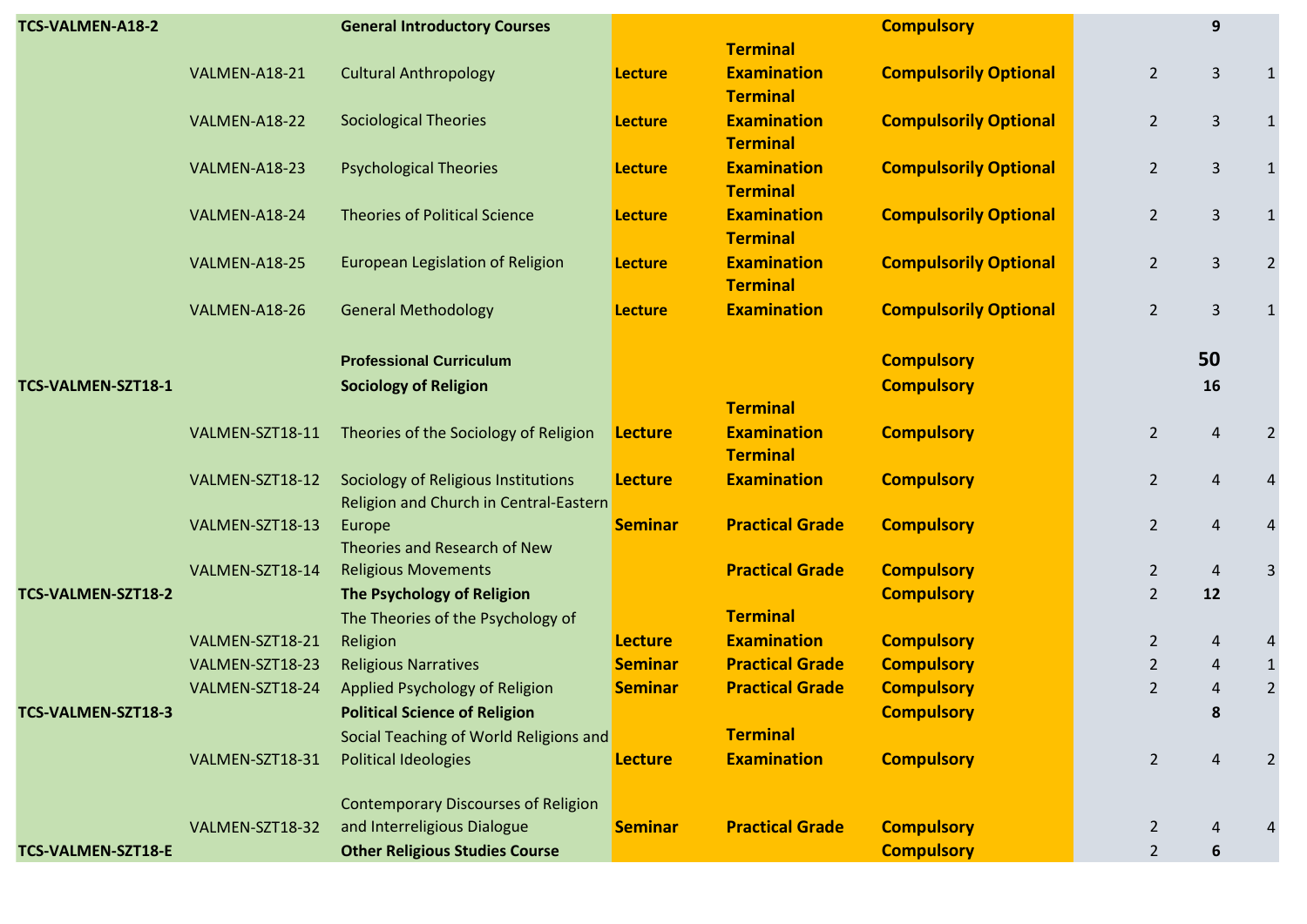|                         |                 |                                                                                                   |                                  | <b>Terminal</b>                                  |                                        |                                  |                |                     |
|-------------------------|-----------------|---------------------------------------------------------------------------------------------------|----------------------------------|--------------------------------------------------|----------------------------------------|----------------------------------|----------------|---------------------|
|                         |                 |                                                                                                   | Lecture/                         | Examination/                                     |                                        |                                  |                |                     |
|                         |                 | VALMEN-SZT18-E01 Other Religious Studies Course 1.                                                | <b>Seminar</b>                   | gyakorlati jegy<br><b>Terminal</b>               | <b>Compulsory</b>                      | $2 \overline{ }$                 | $\overline{3}$ |                     |
|                         |                 |                                                                                                   | Lecture/                         | Examination/                                     |                                        |                                  |                |                     |
|                         |                 | VALMEN-SZT18-E02 Other Religious Studies Course 2.                                                | <b>Seminar</b>                   | gyakorlati jegy                                  | <b>Compulsory</b>                      | $2^{\circ}$                      | 3              | $\overline{2}$      |
| TCS-VALMEN-SZT18-5      |                 | <b>Practical Seminars</b>                                                                         |                                  |                                                  | <b>Compulsory</b>                      |                                  | 8              |                     |
|                         | VALMEN-SZT18-51 | <b>Grant Writing</b>                                                                              | <b>Seminar</b>                   | <b>Practical Grade</b>                           | <b>Compulsory</b>                      | $\overline{2}$                   | $\overline{4}$ | $\overline{2}$      |
|                         | VALMEN-SZT18-52 | <b>Academic Writing</b><br><b>Applied Religious Studies</b><br><b>Differentiated Professional</b> | <b>Seminar</b>                   | <b>Practical Grade</b>                           | <b>Compulsory</b>                      | $\overline{2}$                   | $\overline{4}$ | $\mathbf{1}$        |
| <b>TCS-VALMEN-DAV18</b> |                 | <b>Curriculum</b>                                                                                 |                                  |                                                  | <b>Compulsorily Optional</b>           |                                  | 30             |                     |
|                         | VALMEN-DAV18-1  | Applied Religious Studies Tutorial 1.                                                             | <b>Seminar</b>                   | <b>Practical Grade</b>                           | <b>Compulsory</b>                      | $\overline{2}$                   | 5              | 3                   |
|                         | VALMEN-DAV18-2  | Applied Religious Studies Tutorial 2.                                                             | <b>Seminar</b>                   | <b>Practical Grade</b>                           | <b>Compulsory</b>                      | $\overline{2}$                   | 5              | $\overline{4}$      |
|                         |                 | Applied Religious Studies Research                                                                |                                  |                                                  |                                        |                                  |                |                     |
|                         | VALMEN-DAV18-3  | Seminar                                                                                           | <b>Seminar</b>                   | <b>Practical Grade</b>                           | <b>Compulsory</b>                      | $\overline{2}$                   | 5              | 3                   |
|                         |                 |                                                                                                   |                                  |                                                  | <b>Compulsory</b>                      | $\overline{2}$                   |                |                     |
|                         | VALMEN-DAV18-4  | <b>Mathematical Statistics</b>                                                                    | <b>Seminar</b>                   | <b>Practical Grade</b><br><b>Practical Grade</b> | <b>Compulsory</b>                      | $\overline{2}$                   | 5              | 3                   |
|                         | VALMEN-DAV18-5  | <b>Qualitative Methods</b><br><b>Quantitative Methods</b>                                         | <b>Seminar</b>                   | <b>Practical Grade</b>                           | <b>Compulsory</b>                      | $\overline{2}$<br>$\overline{2}$ | 5<br>5         | $\overline{2}$<br>3 |
|                         | VALMEN-DAV18-6  |                                                                                                   | <b>Seminar</b>                   |                                                  | <b>Compulsory</b>                      |                                  |                |                     |
|                         |                 | <b>History of Religions Differentiated</b>                                                        |                                  |                                                  |                                        |                                  |                |                     |
| <b>TCS-VALMEN-DVT18</b> |                 | <b>Professional Curriculum</b>                                                                    |                                  |                                                  | <b>Compulsorily Optional</b>           |                                  | 30             |                     |
|                         | VALMEN-DVT18-1  | History of Religions Seminar 1.                                                                   | <b>Seminar</b>                   | <b>Practical Grade</b>                           | <b>Compulsory</b>                      | $2^{\circ}$                      | $\overline{4}$ | $\overline{2}$      |
|                         | VALMEN-DVT18-2  | History of Religions Seminar 2.                                                                   | <b>Seminar</b>                   | <b>Practical Grade</b>                           | <b>Compulsory</b>                      | $\overline{2}$                   | $\overline{4}$ | 3                   |
|                         | VALMEN-DVT18-3  | <b>History of Religions Texts</b>                                                                 | <b>Seminar</b>                   | <b>Practical Grade</b>                           | <b>Compulsory</b>                      | $\overline{2}$                   | $\overline{3}$ | $\overline{A}$      |
|                         | VALMEN-DVT18-4  |                                                                                                   |                                  | <b>Terminal</b><br><b>Examination</b>            |                                        |                                  |                | 3                   |
|                         | VALMEN-DVT18-5  | Religious History of Inner-Asia 1.                                                                | <b>Lecture</b><br><b>Seminar</b> | <b>Practical Grade</b>                           | <b>Compulsory</b><br><b>Compulsory</b> | $\overline{2}$<br>$\overline{2}$ | 3<br>4         | 2                   |
|                         | VALMEN-DVT18-6  | Religious Language Course 1.<br>Religious Language Course 2.                                      | <b>Seminar</b>                   | <b>Practical Grade</b>                           | <b>Compulsory</b>                      | $\overline{2}$                   | 4              | 3                   |
|                         | VALMEN-DVT18-7  | Religious Texts Reading 1.                                                                        | <b>Seminar</b>                   | <b>Practical Grade</b>                           | <b>Compulsory</b>                      | 2                                | 4              | 3                   |
|                         | VALMEN-DVT18-8  | <b>Religious Texts Reading 2.</b>                                                                 | <b>Seminar</b>                   | <b>Practical Grade</b>                           | <b>Compulsory</b>                      | $\overline{2}$                   | 4              |                     |
|                         |                 |                                                                                                   |                                  |                                                  |                                        |                                  |                |                     |
|                         |                 | <b>Optional Courses</b>                                                                           |                                  |                                                  | <b>Compulsory</b>                      |                                  | 6              |                     |
|                         |                 |                                                                                                   |                                  | <b>Terminal</b>                                  |                                        |                                  |                |                     |
|                         |                 |                                                                                                   | Lecture/                         | Examination/                                     |                                        |                                  |                |                     |
| TCS-SZVEN-MAVÁL18       | MAVÁL18-1       | <b>Faculty Offered Optional Courses</b>                                                           | <b>Seminar</b>                   | <b>Practical Grade</b>                           | <b>Compulsorily Optional</b>           | $2^{\circ}$                      | $\overline{2}$ |                     |